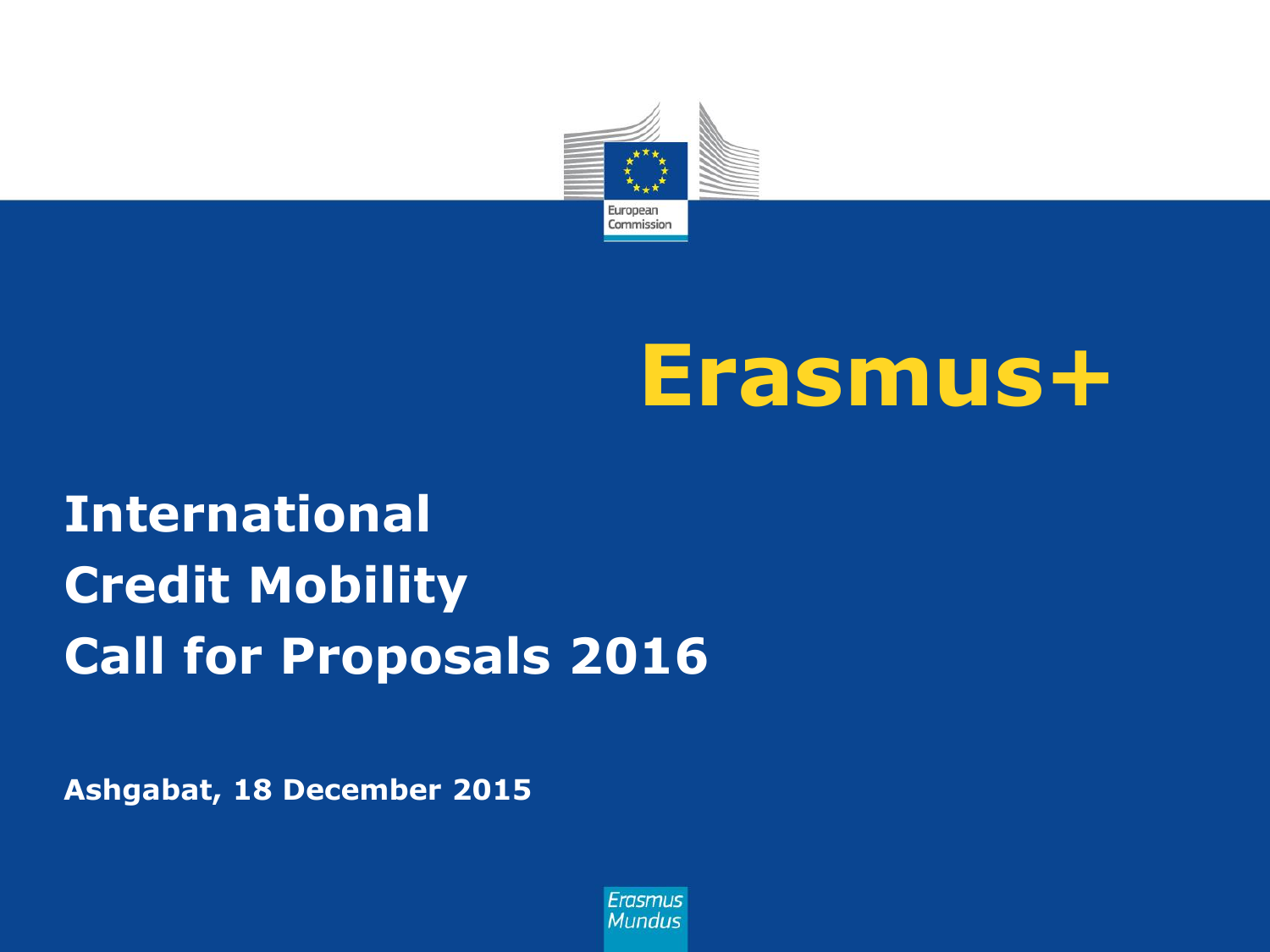

# **What is Erasmus+?**

- EU programme to support education, training, youth & sport
- Fosters EU-EU & EU-international cooperation

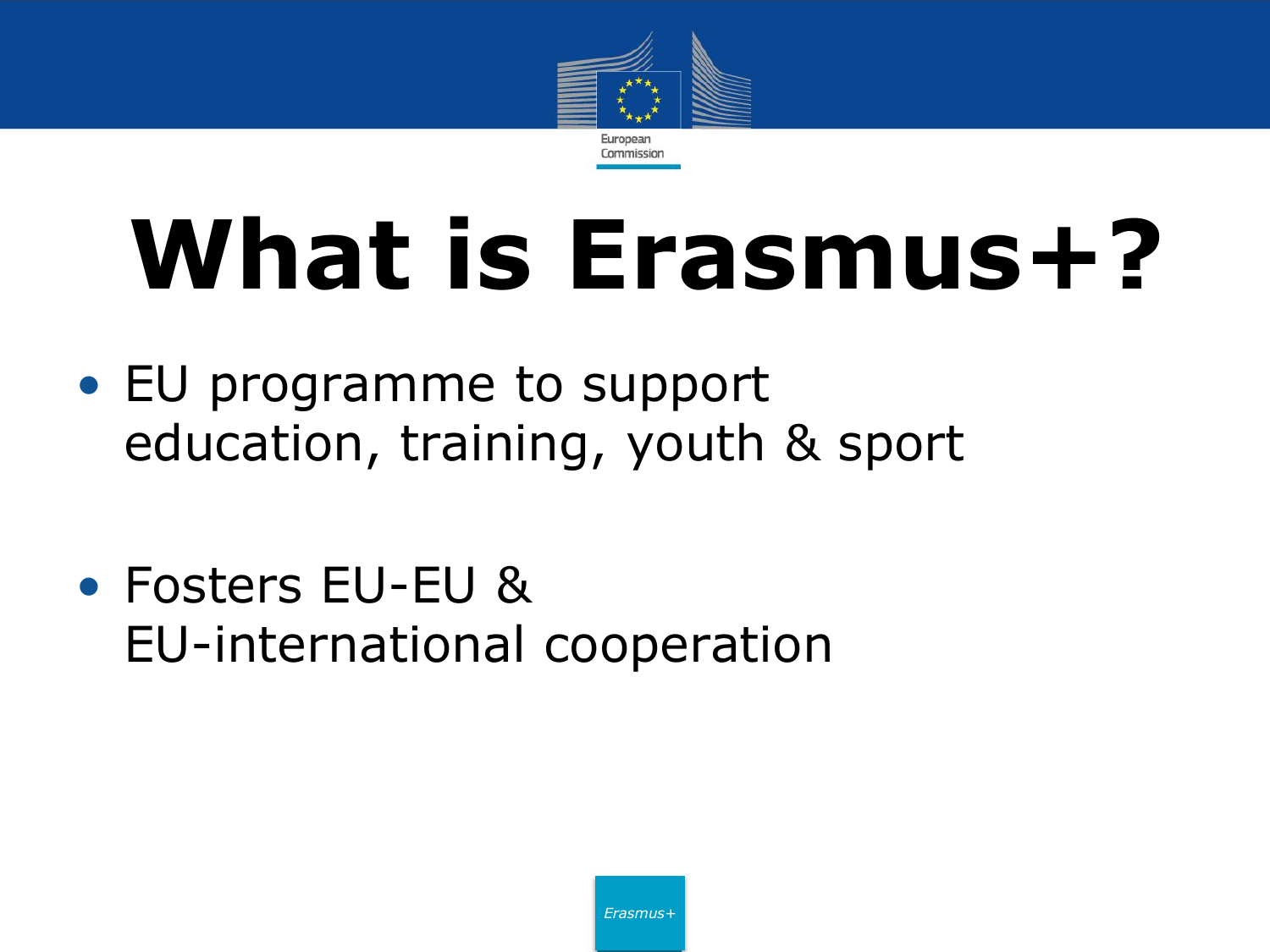

### **Higher education cooperation**

**Academic mobility | Academic** 

**cooperation**

- International credit mobility
- Capacity Building for HE

- Degree mobility Erasmus Mundus Joint Master Degrees
- Jean Monnet Activities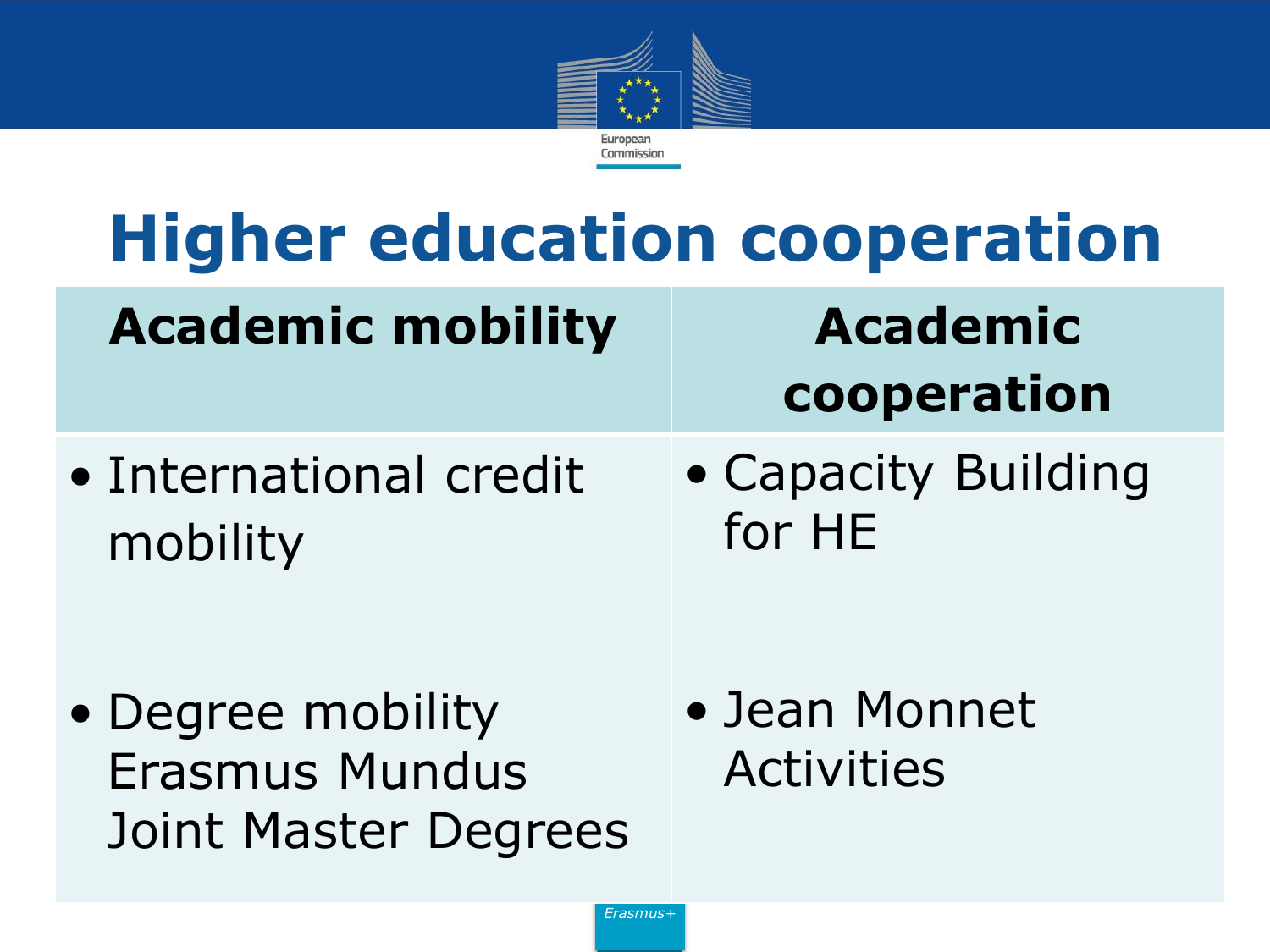## **International Credit Mobility**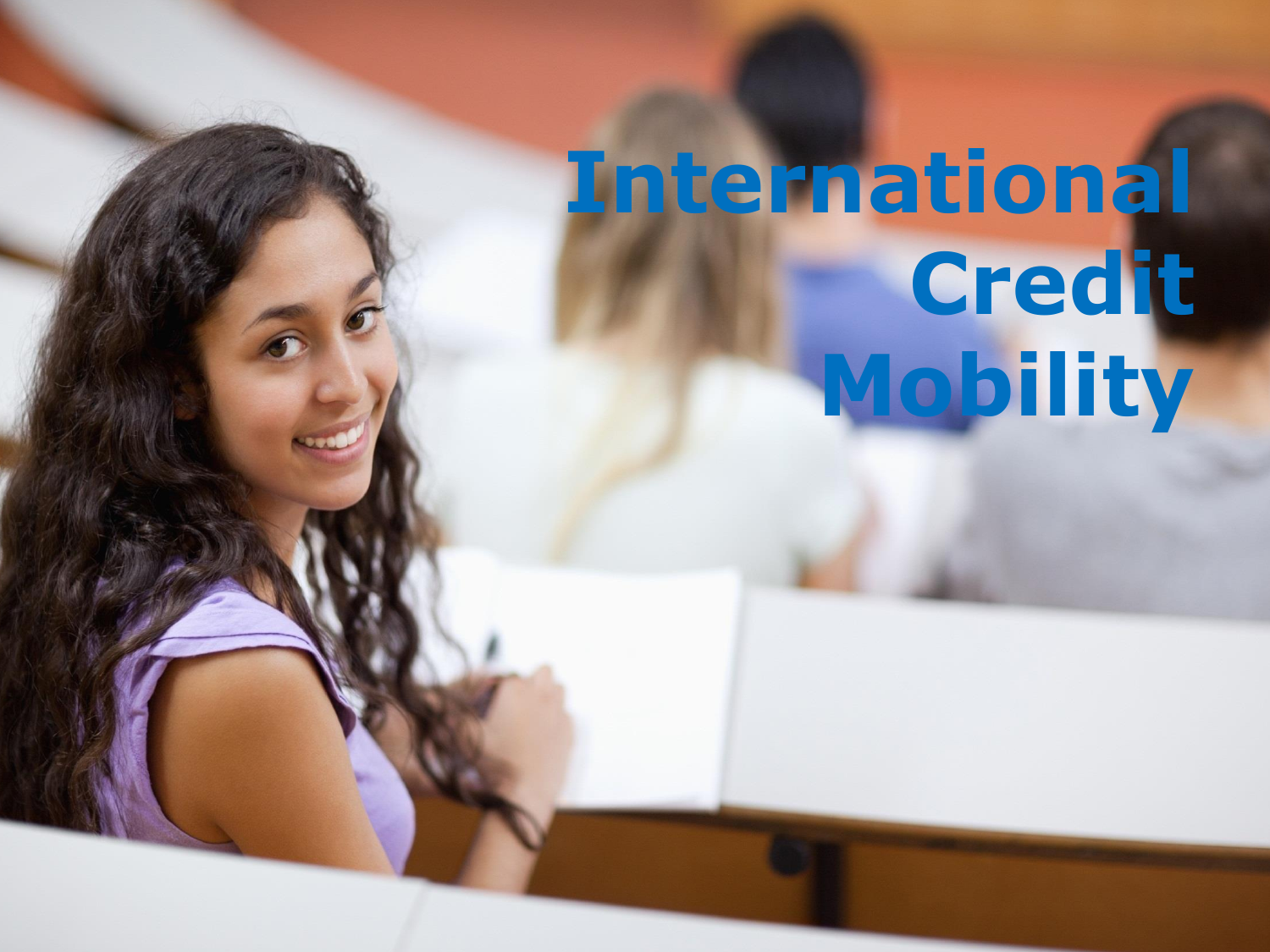

### **What is international credit mobility?**

- International opening of Erasmus
- 135,000 grants over 6 years
- For students & staff (for learning & teaching & training)
- Action managed by National Agencies located in Programme Countries

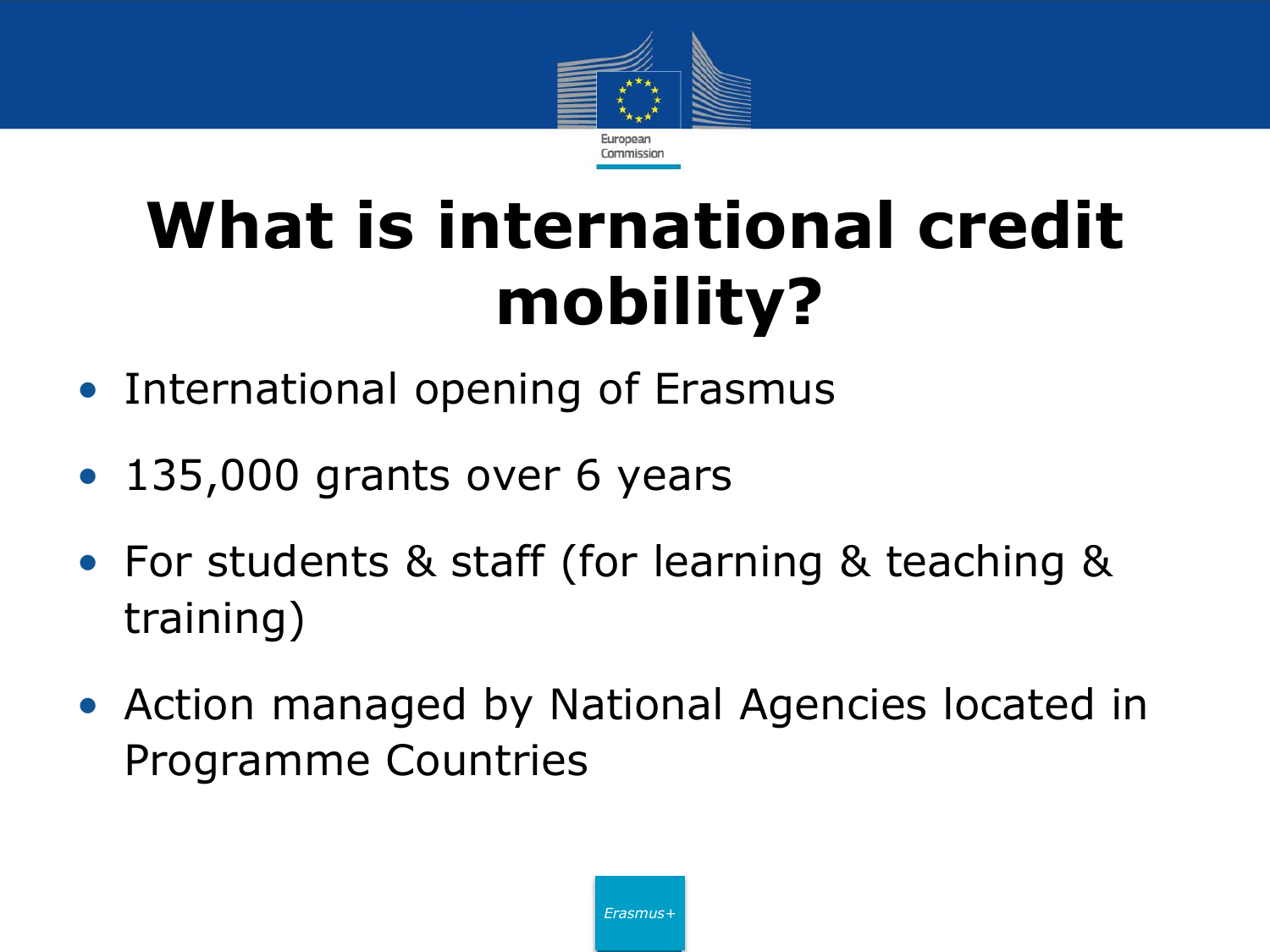

### **International cooperation between Programme Countries & Partner Countries**

#### **Programme Countries Partner Countries**

#### **EU Member States:**

Austria, Belgium, Bulgaria, Croatia, Cyprus, Czech Republic, Denmark, Estonia, Finland, France, Germany, Greece, Hungary, Ireland, Italy, Latvia, Lithuania, Luxembourg, Malta, Netherlands, Poland, Portugal, Romania, Slovakia, Slovenia, Spain, Sweden, United Kingdom

#### **Other programme countries:**

Iceland, Liechtenstein, Norway, former Yugoslav Republic of Macedonia, Turkey.

#### **Other countries except:**

Switzerland Gulf Cooperation countries Iran, Iraq, Yemen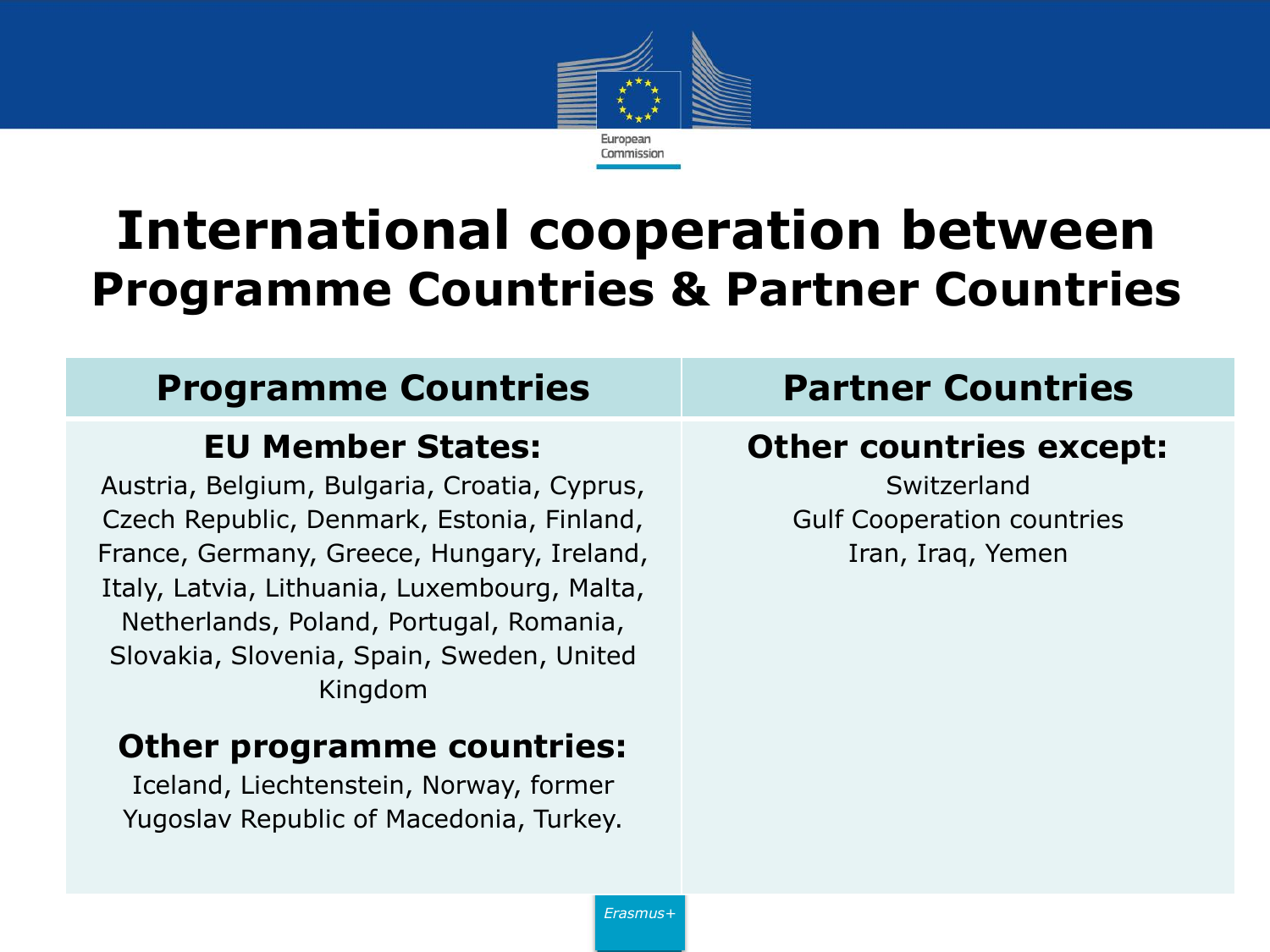

### **Types and duration**

- All levels (short cycle, Bachelor, Master, PhD)
- All disciplines
- Students: 3 months (or academic term) to 12 months
- Staff: 5 days to 2 months

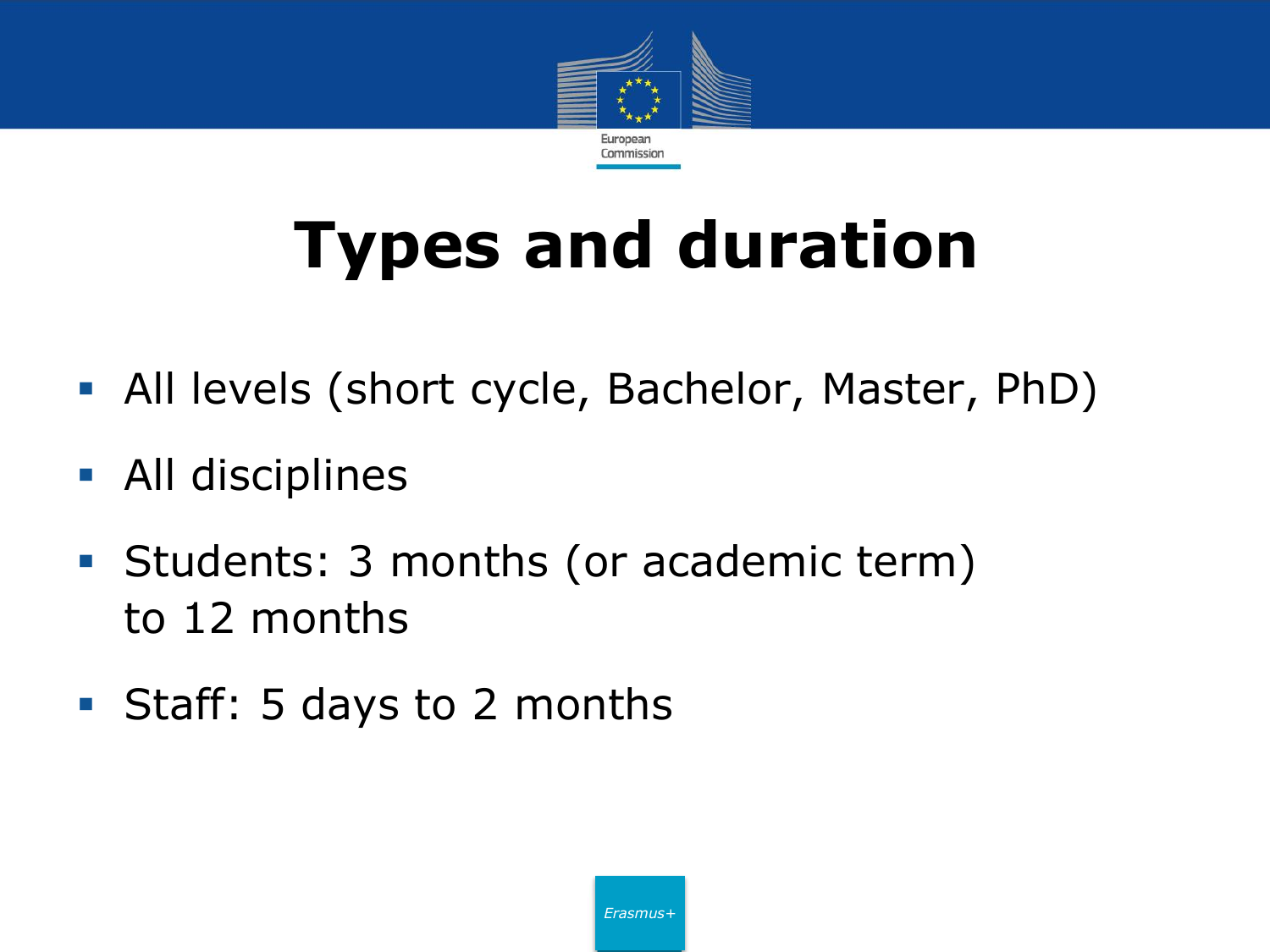

### **Mobility based on agreements**

- **Inter-institutional agreements**  fix mobility flows & conditions
- signed before mobility starts
- [ec.europa.eu/education/opportunities/](http://ec.europa.eu/education/opportunities/higher-education/quality-framework_en.htm) higher-education/qualityframework\_en.htm
- **Learning Agreement**  for students
- **Mobility Agreement**  for staff

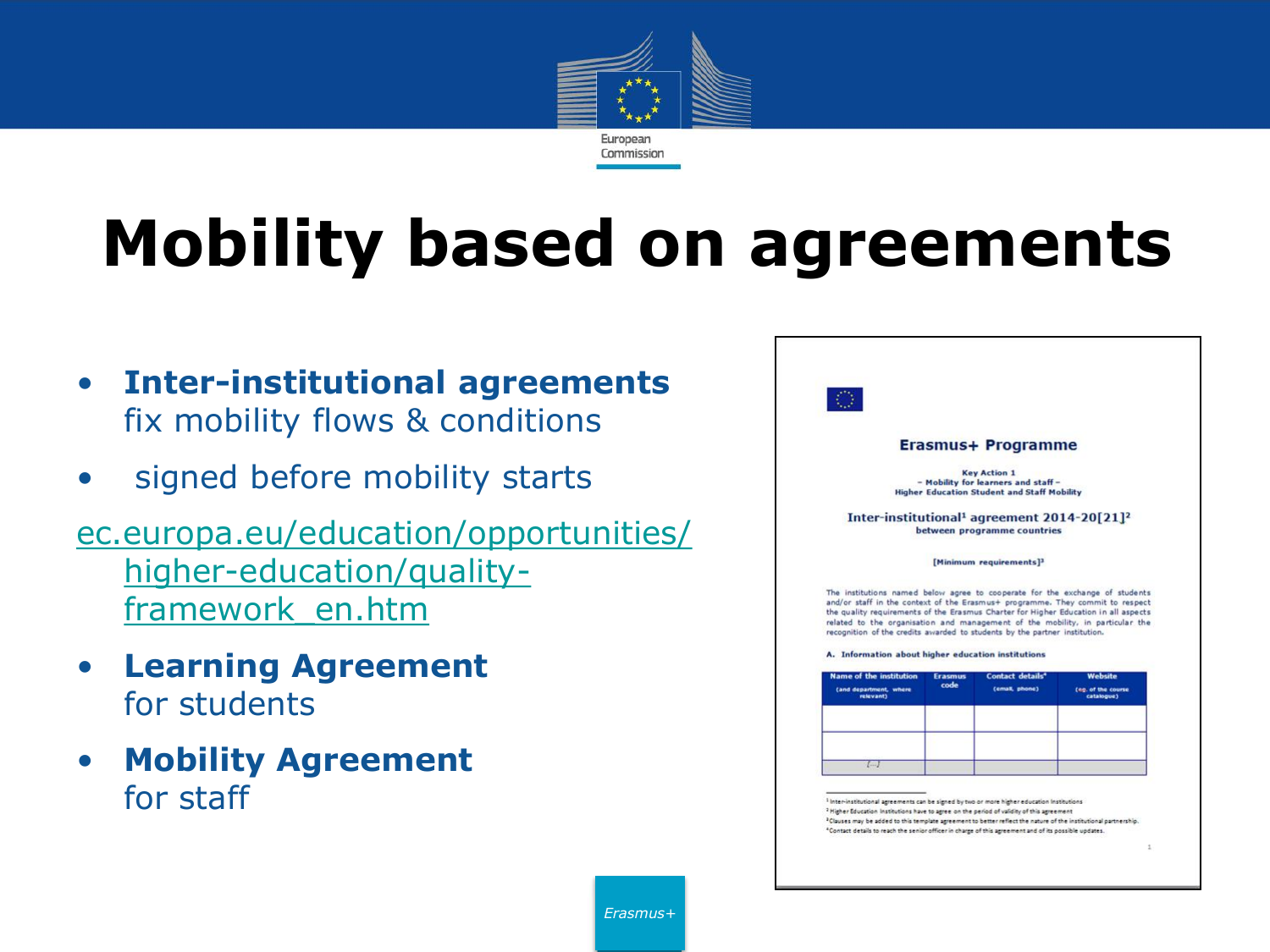

# **Managing mobility**

- $\checkmark$  European HEIs apply on behalf of the partnership to their National Agency
- $\checkmark$  16 or 24 months to organise mobilities
- $\checkmark$  Budget Organisation support Living Allowance **Travel**

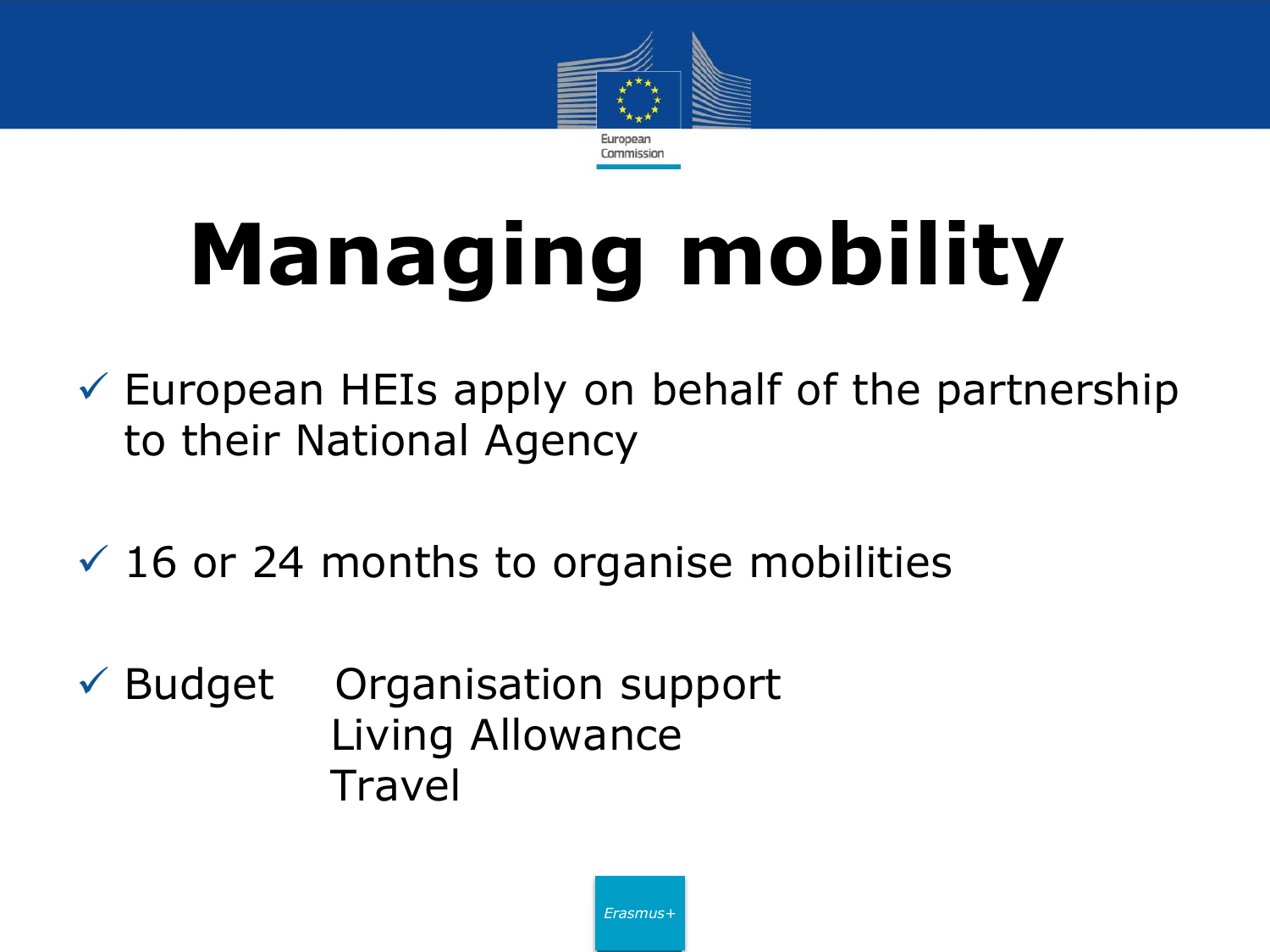

### **Student Unit Costs**

- Incoming to Prog. **Countries** €850, €800, €750
- Outgoing from Prog. **Countries** €650

| Group 1<br>higher living<br>costs | DK, IE, FR, IT,<br>AT, FI, SE,<br>UK, LI, NO                |
|-----------------------------------|-------------------------------------------------------------|
| Group 2<br>medium<br>living costs | BE, CZ, DE,<br>EL, ES, HR,<br>CY, LU, NL,<br>PO, SI, IS, TR |
| Group 3<br>lower living<br>costs  | BG, EE, LV,<br>LT, HU, MT,<br>PL, RO, SK,<br><b>FYROM</b>   |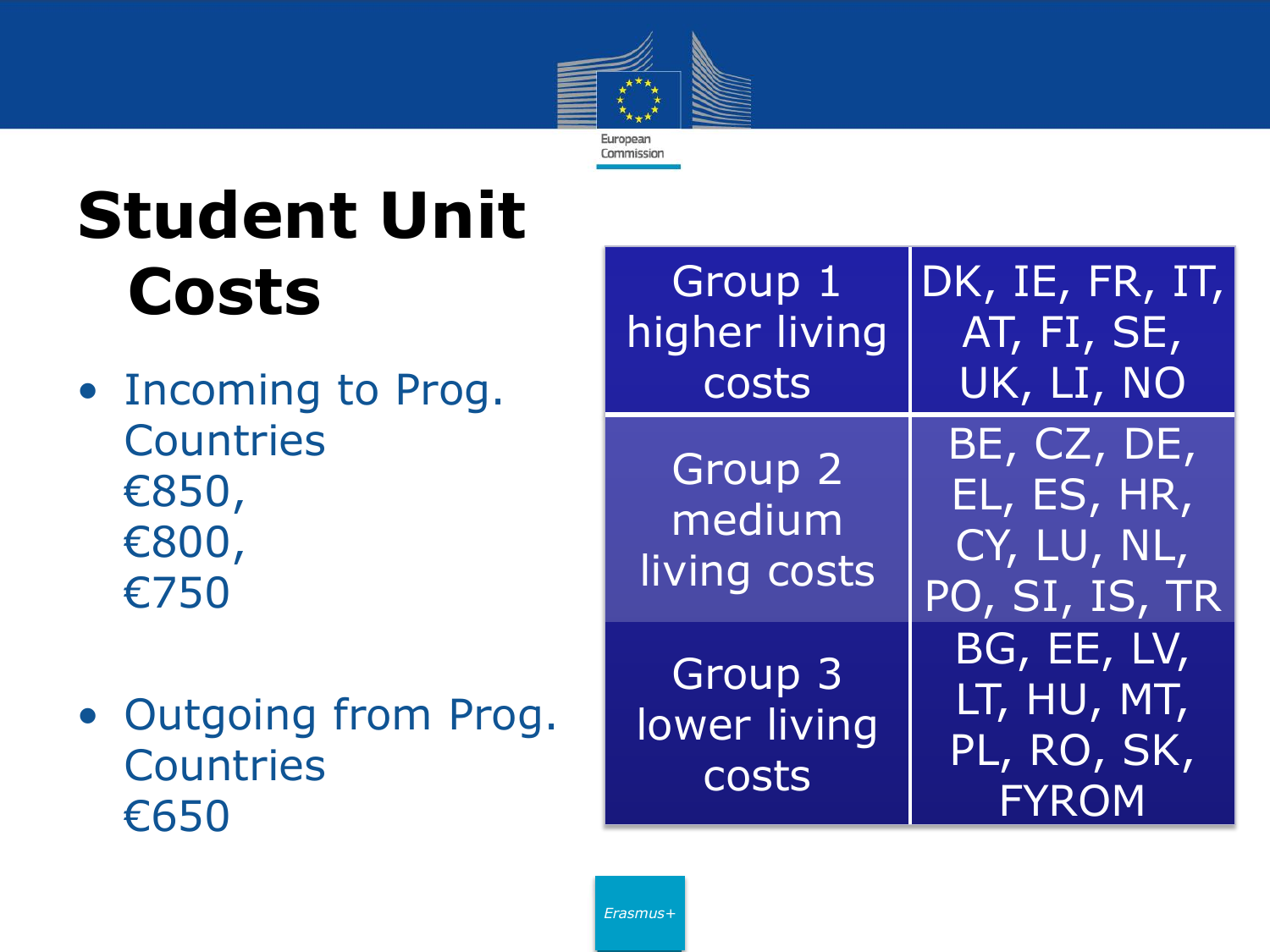

## **Staff unit costs**

| <b>Host Country</b>                                                      | <b>Per Diem</b> |
|--------------------------------------------------------------------------|-----------------|
| DK, IE, NL, SE, UK                                                       | 160             |
| BE, BG, CZ, EL, FR, IT, CY,<br>LU, HU, AT, PL, RO, FI, IS,<br>LI, NO, TR | 140             |
| DE, ES, LV, MT, PO, SK,<br><b>FYROM</b>                                  | 120             |
| EE, HR, LT, SI                                                           | 100             |
| <b>Partner Countries</b>                                                 | 160             |

*Erasmus+*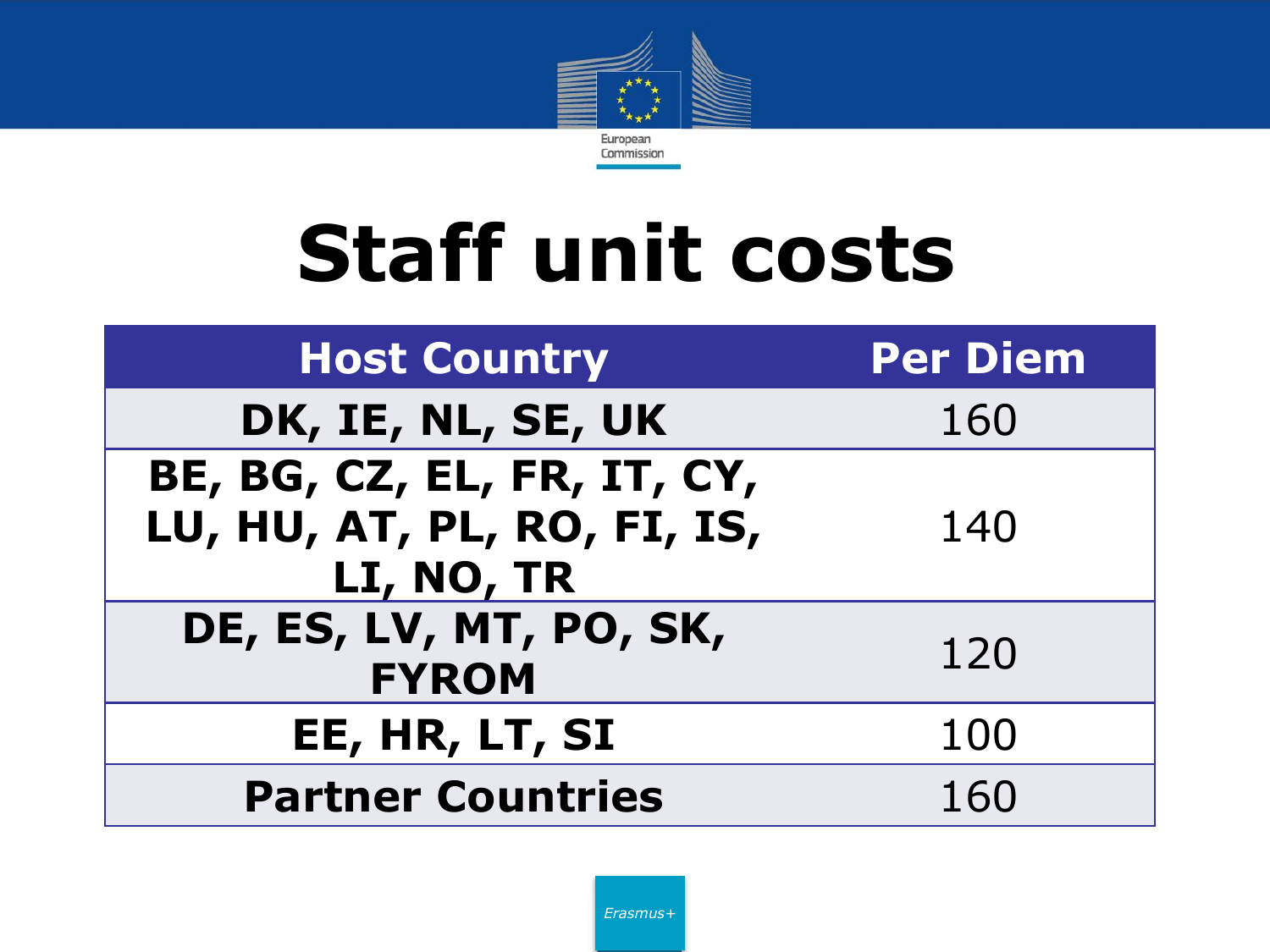

## **Travel**

| <b>Travel distances</b><br>(km) | $\epsilon$ / participant |
|---------------------------------|--------------------------|
| $100 - 499$                     | 180                      |
| 500 - 1999                      | 275                      |
| 2000 - 2999                     | 360                      |
| 3000 - 3999                     | 530                      |
| 4000 - 7999                     | 820                      |
| ≥8000                           | 1100                     |

*Erasmus+*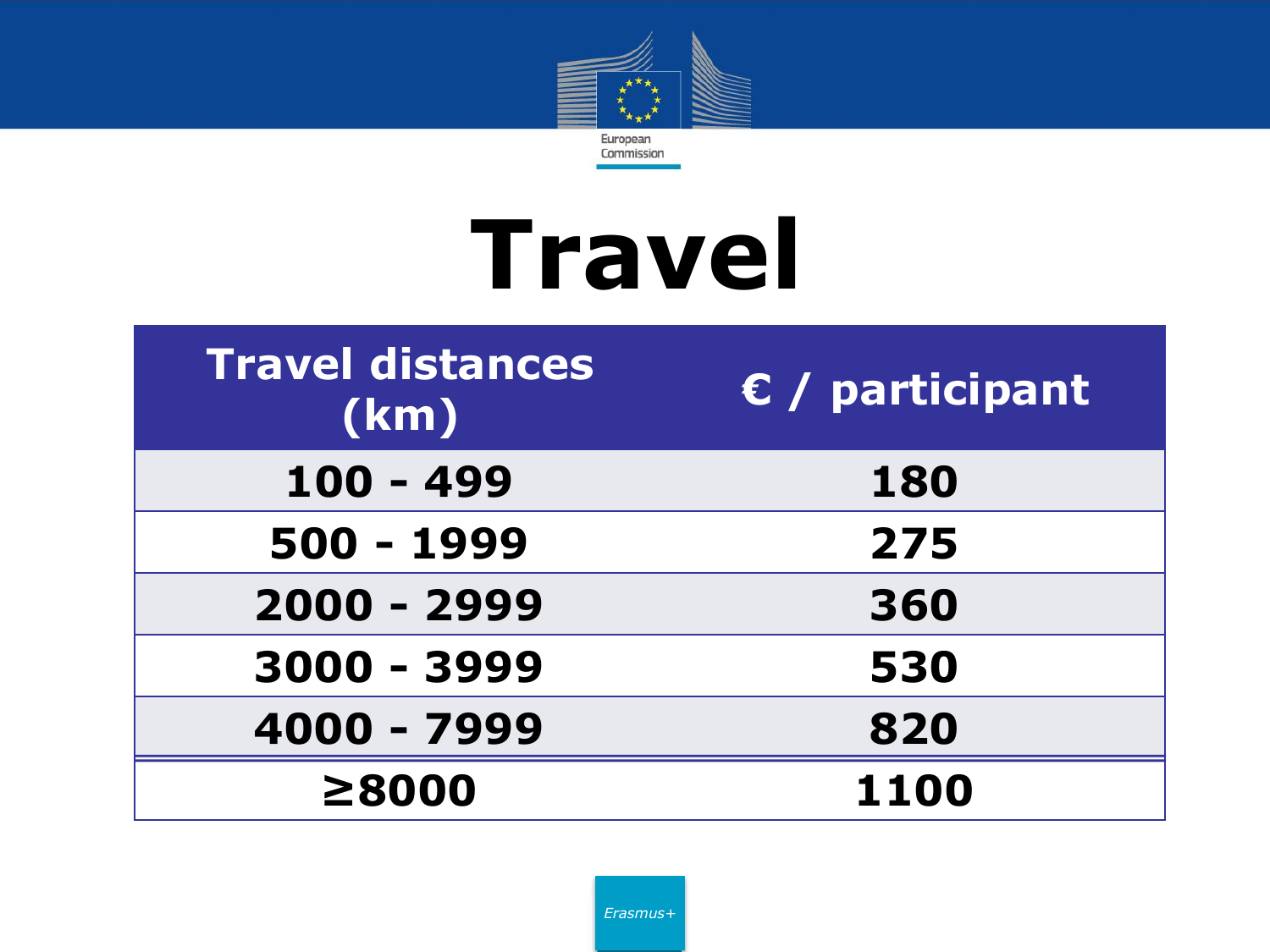

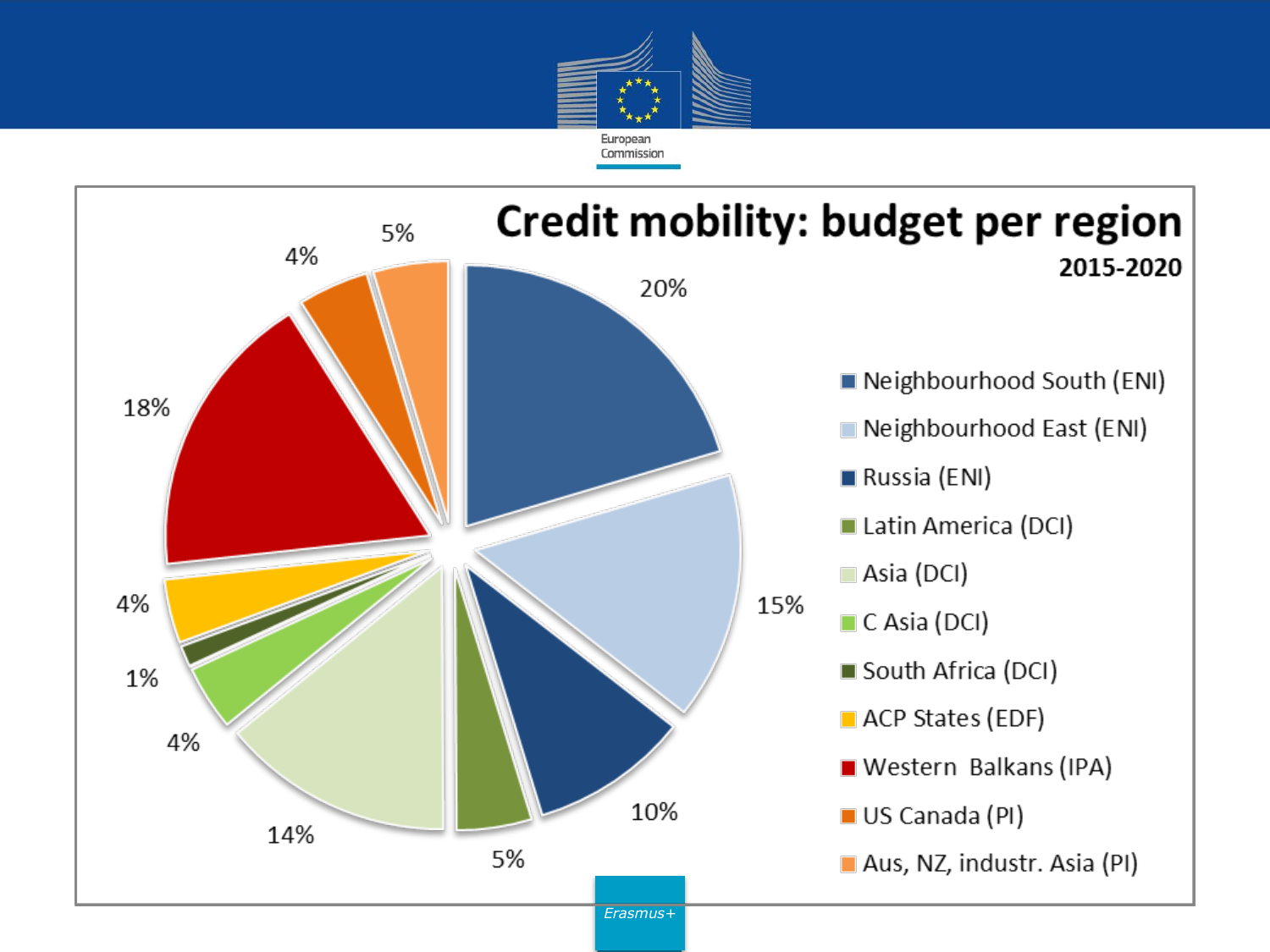

## **How to apply**

#### Deadline: **2 February 2016**

**Partner Countries:** discuss inter institutional agreements with Programme Country partners

**Read the Guide for Experts**

**ec.europa.eu/programmes/erasmusplus/discover/guide/documents/expert-guide\_en.pdf**

**Application form ec.europa.eu/programmes/erasmus[plus/documents/form/mobility-programme-partner](http://ec.europa.eu/programmes/erasmus-plus/documents/form/mobility-programme-partner-countries_en.pdf)countries\_en.pdf**

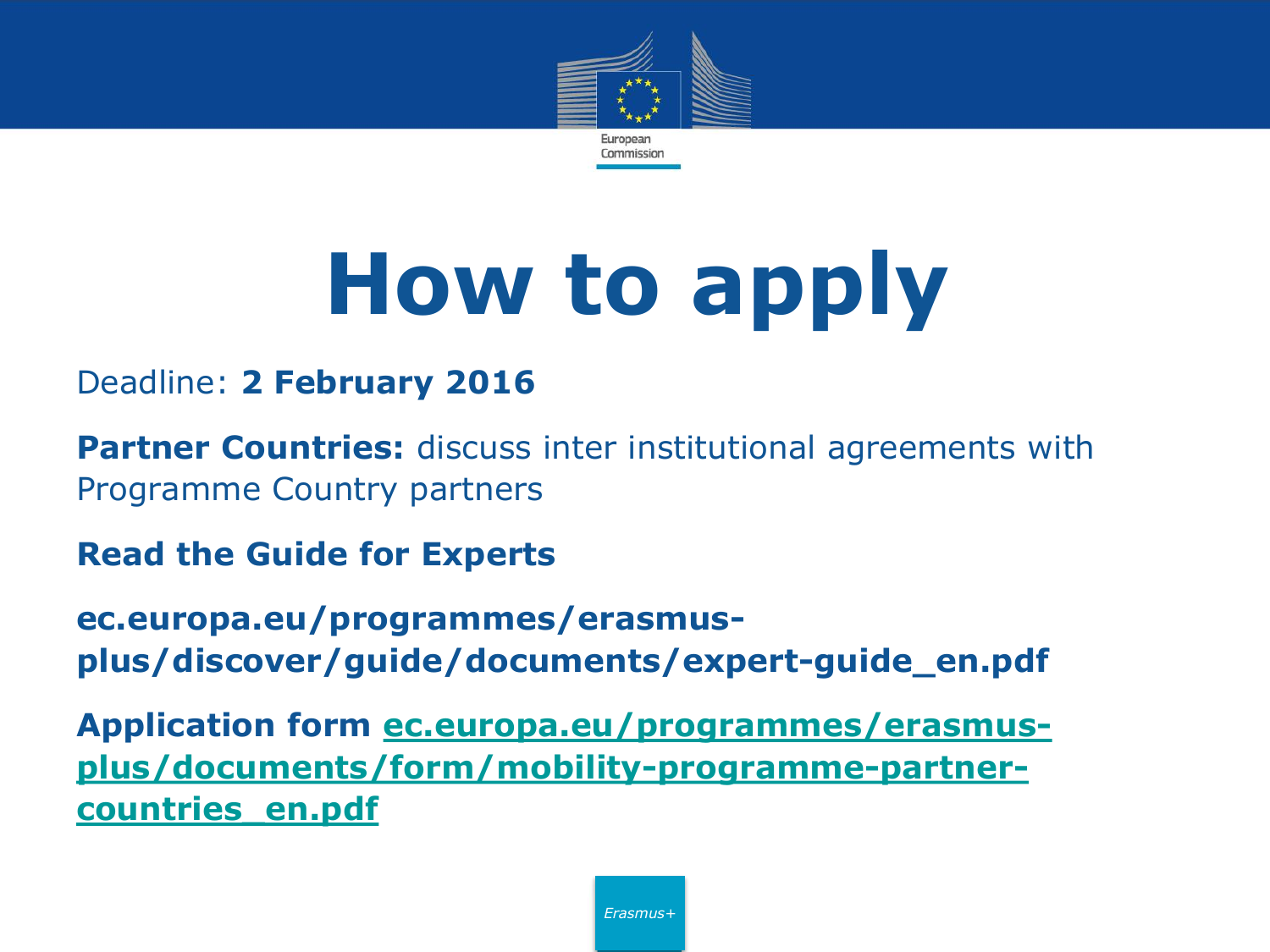

### **Application form: qualitative assessment**

### **Relevance** of mobility project

- Internationalisation strategy
- Types of mobility

### **Quality** of cooperation

- Previous experience
- Definition of responsibilities & tasks  $\bullet$

#### Quality of project design & implementation • Selection, support and recognition

### **Impact** & dissemination

- Impact on different levels
- **Dissemination measures**  $\bullet$